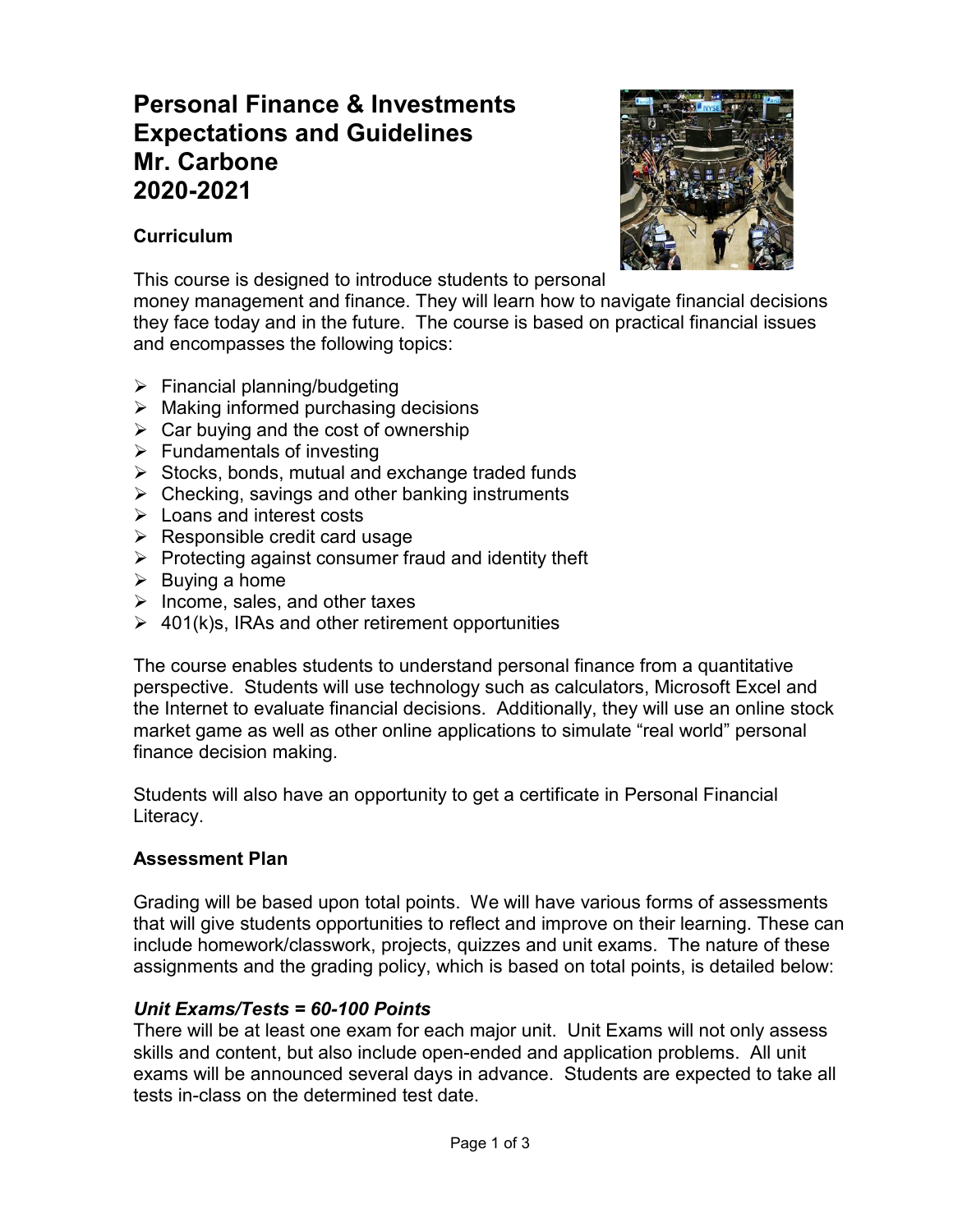#### **Mini Projects/***Quizzes = 30-40 Points*

Two types of mini projects or quizzes may be given. Some may be similar (but shorter forms of major projects or tests) to assess skills and content for shorter units. There may also be interim assessments to evaluate a subset of a larger unit. There may be times when students will be permitted to utilize their notes to complete a quiz. Therefore, it is essential to keep an organized notebook with class notes from class discussions & lectures.

## *Classwork & Homework = 5-20 Points*

Throughout the course, there will be a variety of homework and classwork assignments that students must complete. These assignments can include simulations, readings, analyses, Internet applications/articles. Students should expect to complete these assignments daily. Each homework assignment will be checked and graded. There may be notebook checks which count as classwork grades.

#### *Projects = 60-100 Points*

Each semester, students will complete a variety of projects that pertain to the specific learning unit. These projects will be assigned to allow students to demonstrate that they can apply the class material previously learned in class.

#### *Note: Point values may deviate from the above ranges based on the specific assignment.*

#### **Class Preparation**

Please use a 3-ring binder with a folder for your notes, handouts, and assignments. You should bring your fully-charged computer, earbuds/headphones, binder, a pen, pencil, and calculator to every class. If you are attending virtually, you should also have ALL of items available.

## **Rules of the Class**

- $\triangleright$  Integrity is key/Academic dishonesty will not be tolerated
- $\triangleright$  Respect everyone
- $\triangleright$  Maintain high expectations and always do your best
- $\triangleright$  Meet your commitments
- $\triangleright$  Be on time
- $\triangleright$  Always come prepared
- $\triangleright$  No unauthorized computer or cell phone use
- $\triangleright$  Only one student should leave the room at a time

#### **Commitment and Absences**

Except for excused absences, any work that is submitted late will receive a letter grade reduction for each day after the due date. In the case of excused absences, late work must be returned upon your return to school, even if class does not meet that day.